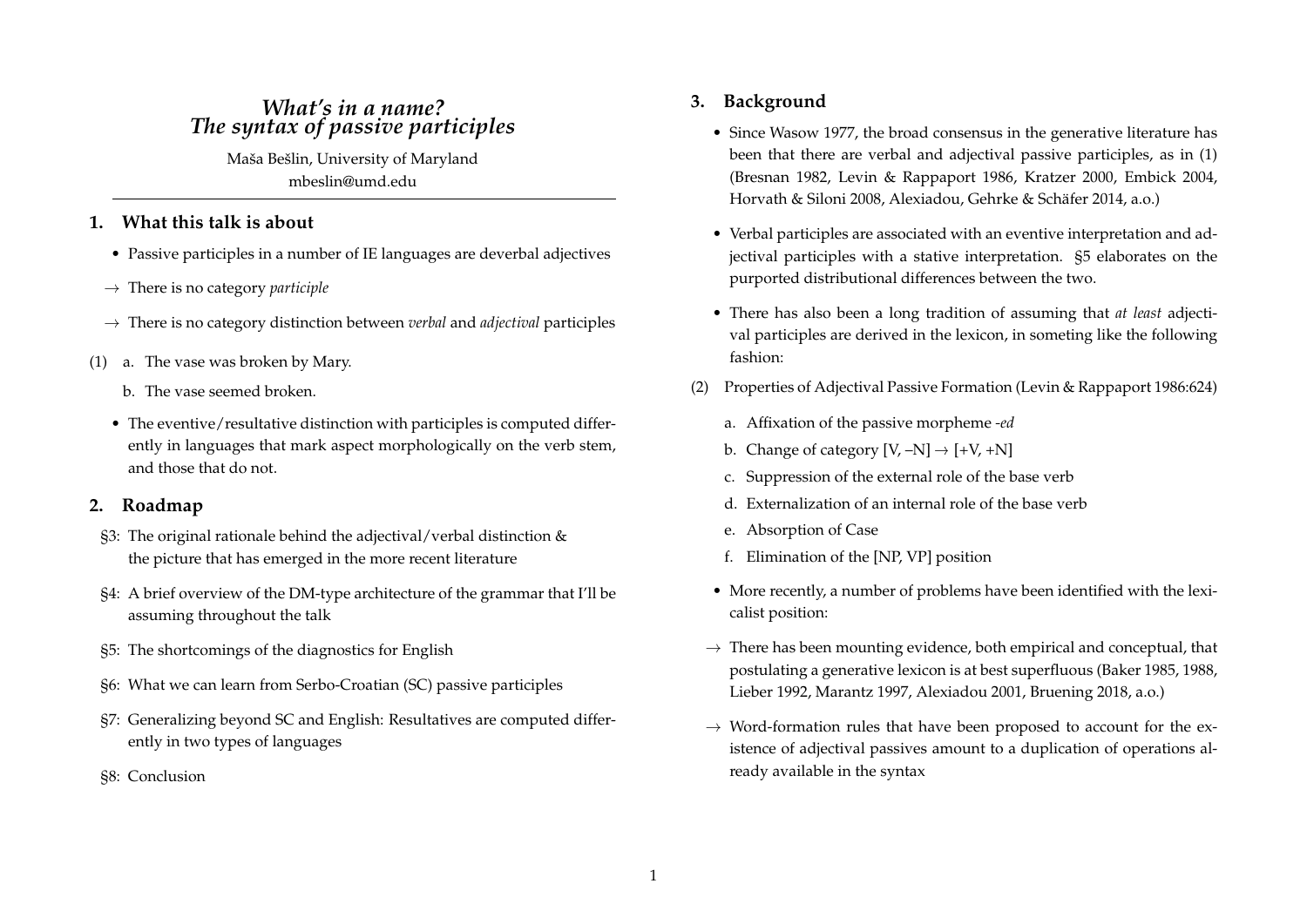|               | TATL<br>: name:<br>,,,,,<br>$\cdots$      | Beslin             |
|---------------|-------------------------------------------|--------------------|
| <b>SLS 15</b> | e syntax of passive participles :<br>. ne | .september.<br>ハワハ |

- $\rightarrow$  Kratzer (2000) and Embick (2004) show that adjectival passives can be phrasal in nature and exhibit patterns that are impossible with adjectives, such as modification by manner adverbials (e.g. *sloppily cut hair*).
- $\rightarrow$  What have been termed *adjectival* and *verbal* participles both have the external syntax and morphology of adjectives in SC.

Previous proposals to treat 'verbal' participles as adjectives:

- > Freidin 1975: base-generated adjectives;
- > Emonds 2006: APs of a special sort, *a* not interpreted at LF;
- > Lundquist 2013: deverbal adjectives

Most recent works assume one of the following:

- the adjectival/verbal contrast (Meltzer-Asscher 2011, Alexiadou, Gehrke & Schäfer 2014, Bruening 2014, Gehrke & Marco 2014)
- the outer layer of all participles is Asp, a verbal projection (Embick 2004, Alexiadou & Anagnostopoulou 2008)

# **4. Theoretical assumptions**

I will be adopting a syntactic approach to word formation, à la Distributed Morphology (Halle & Marantz 1993, 1994, Marantz 1997, Harley & Noyer 1999, Harley 2014, Marantz 2019)

- *Syntax-all-the-way-down*
- Syntactic terminals are populated by: (i) acategorial roots (ii) functional heads
- Vocabulary insertion and meaning assignment: (i) happen at the PF and LF interfaces, respectively (ii) are competition based (the Elsewhere Principle)



(4) Interface instructions (Harley 2014:244)

**PF:** 
$$
\sqrt{throw} \leftarrow \rightarrow / \theta \text{row} /
$$

\n**LF:**  $\sqrt{throw} \leftarrow \rightarrow \text{"vomit"} / [v [[] ]_{\sqrt{}$  [up]<sub>P</sub>]]<sub>νP</sub>

\n $\leftarrow \rightarrow \text{"a light blanket"} / [n [[] ]_{\sqrt{}}$ 

\n $\leftarrow \rightarrow \text{"throw"} \text{ elsewhere}$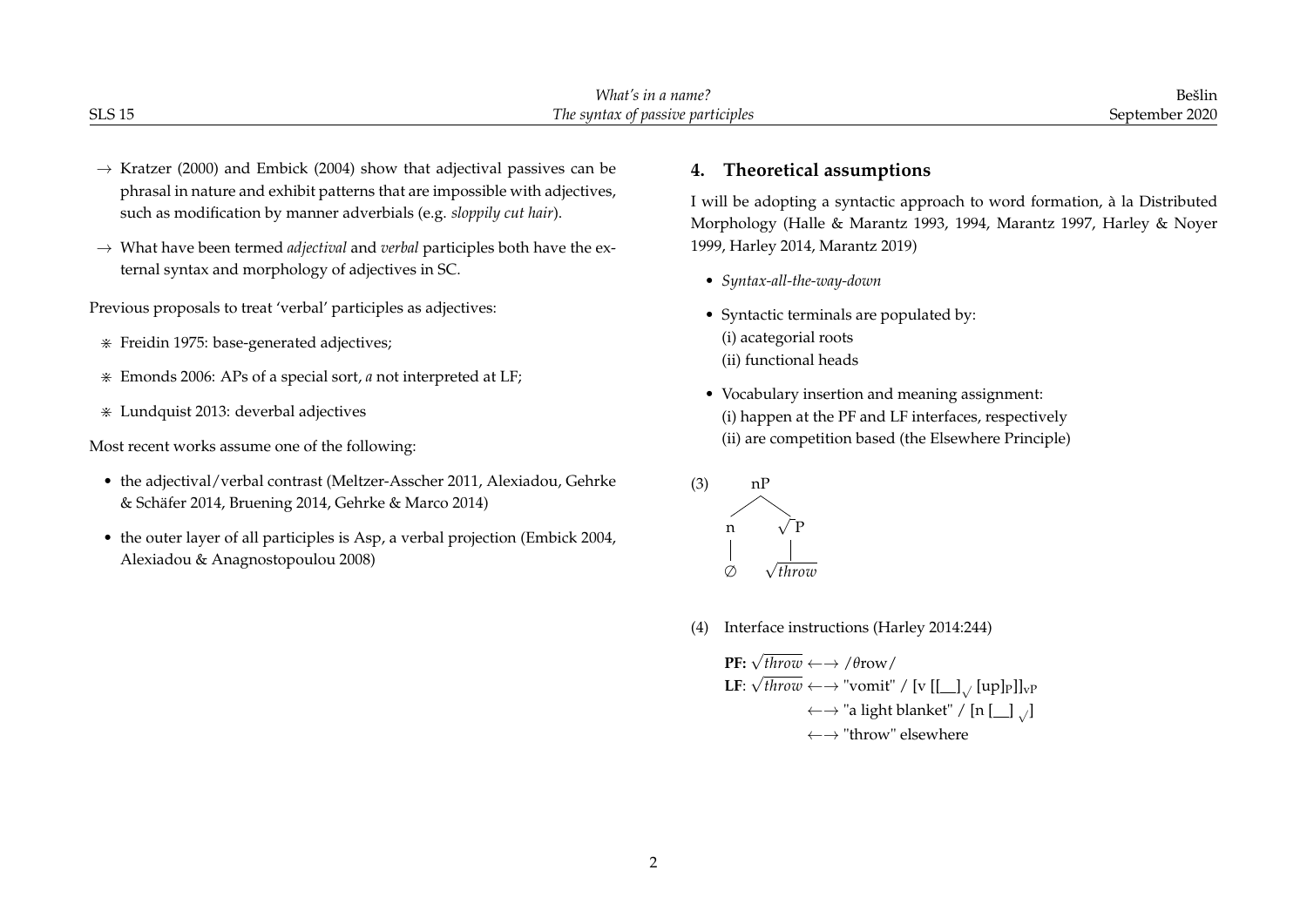|               | .177<br>! name<br>.<br>ruu<br>,,,,      | Beslin                            |
|---------------|-----------------------------------------|-----------------------------------|
| <b>SLS 15</b> | syntax of passive participles '<br>1 he | $\sim$ $\sim$ $\sim$<br>-entember |

## **5. Do the diagnostics test for category differences?**

NB: Virtually all of the diagnostics we'll see rely on the assumption that verbal, but not adjectival participles, can be modified by agentive *by-*phrases. We should keep in mind that *by*-phrases are also available with eventive nominalizations, which clearly have the distribution of nouns.

#### **I Prenominal modifiers**

Observation: participles modified by agentive *by*-phrases cannot appear as prenominal modifiers in English  $(5)^1$ 

(5) a (\*by Justin) baked (\*by Justin) cake

Claim: these participles' inability to appear in this position is due to their category status (nouns are modified by adjectives)

Alternative: a conspiracy of two word-order restrictions

- $\rightarrow$  the Head-Final Filter (Williams 1982)
- (6) a. \*a baked yesterday/in the kitchen cake
	- b. \*the fond of Sam boy
- $\rightarrow$  the impossibility of leftward PP scrambling in prenominal modifiers in English, but not in e.g. SC (7) (see also Rapp 2000 and Sleeman 2011 for German and Dutch, respectively)
- (7) od by strane side naše our učiteliice teached otvoreno opened pismo letter '*lit*. the by our teacher opened letter'

#### **II Complements of** *seem*

Observation: Verbs such as *seem* take adjectival, but not verbal complements. Participles followed by a *by-* phrase cannot head the complement of *seem* (8).

(8) The cake seemed baked (\*by Justin).

Claim: The eventive participle in *baked by Justin* is a verb.

Alternative 1: Lundquist 2013, based on Matushansky's 2002 claim that *seem* can only take gradable complements: the event variable in eventive participles makes them unavailable for direct degree modification; but see (9).

(9) The listed companies were very (much) pursued by investors.

Alternative 2: *Seem* requires that its bare complements be stative; agentive *by*phrases in English force an eventive interpretation with participles derived from change-of-state verbs. Notice that the *by-* phrase can reappear when *seem* is followed by a stative participial complement (10).

(10) The resources seemed appreciated (by the students).

#### **III Negative** *un-*

Observation: The prefix *un-* can have either a negative or a reversative interpretation. If *un-* attaches to a participle that includes a *by-* phrase, *un*can only get a reversative reading (11a). If *un-* attaches to a participle that is the complement of a verb such as *seem*, *un-* can only get a negative reading (11b).

- (11) a. The truck was unloaded by the workers.
	- b. The road seemed unmarked and dangerous.

Claim: Only adjectives combine with negative *un-*, cf. (12)

<sup>1</sup>The *by-* phrase may appear if it follows the participles, as in *a cake baked by Justin*. These cases have been analyzed reduced relative clauses (Sleeman 2011), and I will not address them here.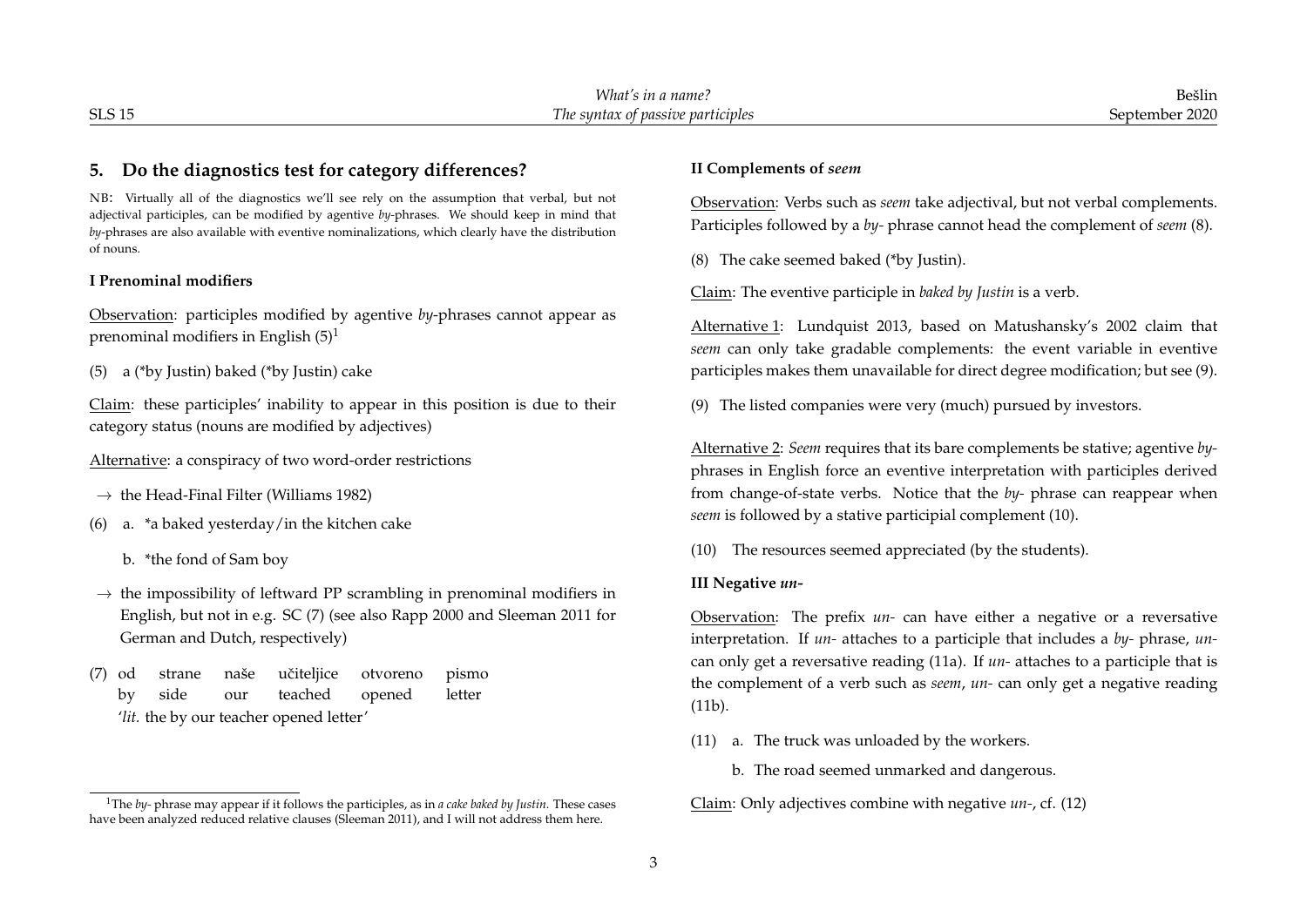| CTC1<br>$n_{\theta}$ |        | $What$ .<br><sup>.</sup> name<br>AA<br>,,,                         | Bešlin |
|----------------------|--------|--------------------------------------------------------------------|--------|
|                      | ንLS I: | re participles<br>ot passive<br>syntax<br>$\overline{\phantom{a}}$ | 2020   |

### (12) The child seemed unhappy.

Alternative: Given the observations that (i) one *un-* form is shared by the two meanings, (ii) the *by-* phrase in English forces an eventive interpretation, and (iii) *seem* requires stative complements, the contrast in (11a-b) is expected. Crucially, it **does not bear directly on the issue of category membership**.

### **IV Selectional requirements**

Observation: Some passive participles are followed by subcategorized material that is selected (13a). This is impossible with pure adjectives (13b).

- (13) a. John is considered a fool.
	- b. \*John is obvious a fool. Wasow (1977:341)

Claim: The participle in (13a) must be a verb.

Alternative: The observation is empirically unjustified. There is a whole host of adjectives that have selectional requirements, e.g. *proud of X*, *desirous of X*, *angry at X*; see Merchant 2019.

# **V Degree modifiers**

Observation: Verbs and adjectives cannot be modified by the same type of degree modifiers (14a-b); passive participles allow both (14c).

- (14) a. John very \*(much) respects your family.
	- b. John is very (\*much) fond of your family.
	- c. Your family is very (much) respected.

Claim: The string in (14c) can stem from two derivations, with two participles belonging to distinct syntactic categories.

Alternative: The participle is a deverbal adjective in both cases; the two possibilities arise due to different heights of attachment of the modifiers. *Very* attaches to the adjectival layer, *very much* attaches to one of the verbal layers embedded below. A schematic representation is given in (15).



NB: I will not discuss the structural differences between 'verbal' and 'adjectival' participles in English in detail. I adopt a proposal that has been argued for extensively, namely that 'adjectival' participles in English lack a Voice layer which introduces the external argument (Kratzer 2000, Embick 2004). In addition to not allowing agentive *by-* phrases, 'adjectival' participles cannot cantrol into purpose clauses; see also Gehrke & Grillo 2009 for diagnostics involving binding and Marantz 1997 for a discussion of (im)possible idioms.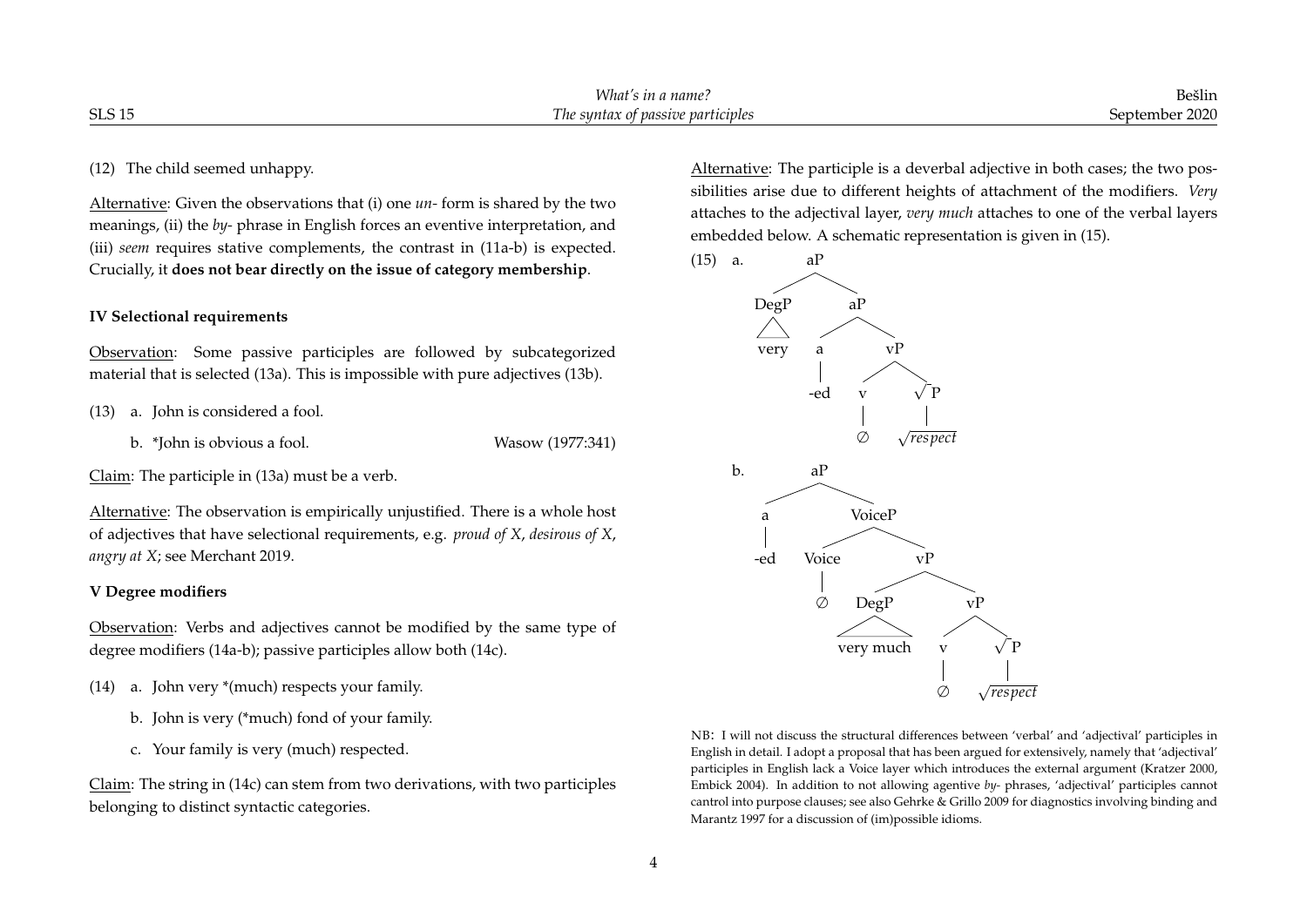|                                                                                                                                                                                                                                              | What's in a name?<br>Bešlin                                                                                                                                                                                   |
|----------------------------------------------------------------------------------------------------------------------------------------------------------------------------------------------------------------------------------------------|---------------------------------------------------------------------------------------------------------------------------------------------------------------------------------------------------------------|
| <b>SLS 15</b>                                                                                                                                                                                                                                | The syntax of passive participles<br>September 2020                                                                                                                                                           |
| 6. Category membership: evidence from SC<br>Passive participles in English and SC have a similar distribution, modulo the<br>fact that SC participles are influenced by some additional factors, in particular<br>viewpoint aspect (see §7). | $\rightarrow$ Both stative and eventive participles show agreement/ concord for case,<br>gender and number features (18a-b); purely verbal forms agree with<br>their subjects only in person and number (18c) |
| a. Prozori su lomljeni od strane huligana<br>(16)<br>window were broken by side hooligans<br>'The window were broken by the hooligans'<br>b. polomljen<br>prozor<br>broken<br>window                                                         | (18)<br>a. Ta<br>kuća<br>nespretno<br>izgledala<br>je<br>looked<br>clumsily<br>that<br>houseNOM.FEM.SG<br>is<br>sklepa-n-a.<br>build-ADJ-NOM.FEM.SG<br>'That house looked clumsily built'                     |
| 'a broken window'<br>$\blacktriangleright$ Adjectival properties<br>$\rightarrow$ Both stative (17a) and eventive (17b) participles are derived using<br>adjectival morphology; cf. (17c), a pure adjective                                  | b. Ove<br>palate<br>građe-n-e<br>su<br>build-ADJ-NOM.FEM.PL<br>these<br>palace.NOM.FEM.PL<br>are<br>tajkuna.<br>strane<br>od<br>side<br>tycoons<br>by<br>'These palaces were built by tycoons'                |
| a. Taj telefon mi se činio<br>(17)<br>ošteće- <b>n</b> .<br>that telephone me SE seemed damage-ADJ.MASC.SG<br>'That telephone seemed damaged to me'<br>b. Taj sako je kupova-n<br>od strane<br>that jacket was buy-ADJ.MASC.SG by side       | c. Zajedno<br>pro<br>pravi-mo<br>splav.<br>together<br>make-1PL<br>raft<br>1PL<br>'We are making a raft together'                                                                                             |
| 'That jacket was bought by '<br>tuža- <b>n</b><br>c. Kraj<br>je<br>ovog<br>romana                                                                                                                                                            | $\rightarrow$ Both stative and eventive participles can combine with the prefix polu-<br>'half' (19a-b), which attaches to adjectives (19c), but not to verbs (19d)                                           |

end

vowel.

this

novel

'The end of this novel is sad'

is

NB: I take he final vowel on the adjectival stem to be epenthetic. It disappears in the feminine and neuter genders which have an additional agreement vowel following the adjectival suffix (tuž-n-a, tuž-n-o). Once the illicit coda [3n] disappears, so does the epenthetic

sad-**ADJ.MASC.SG**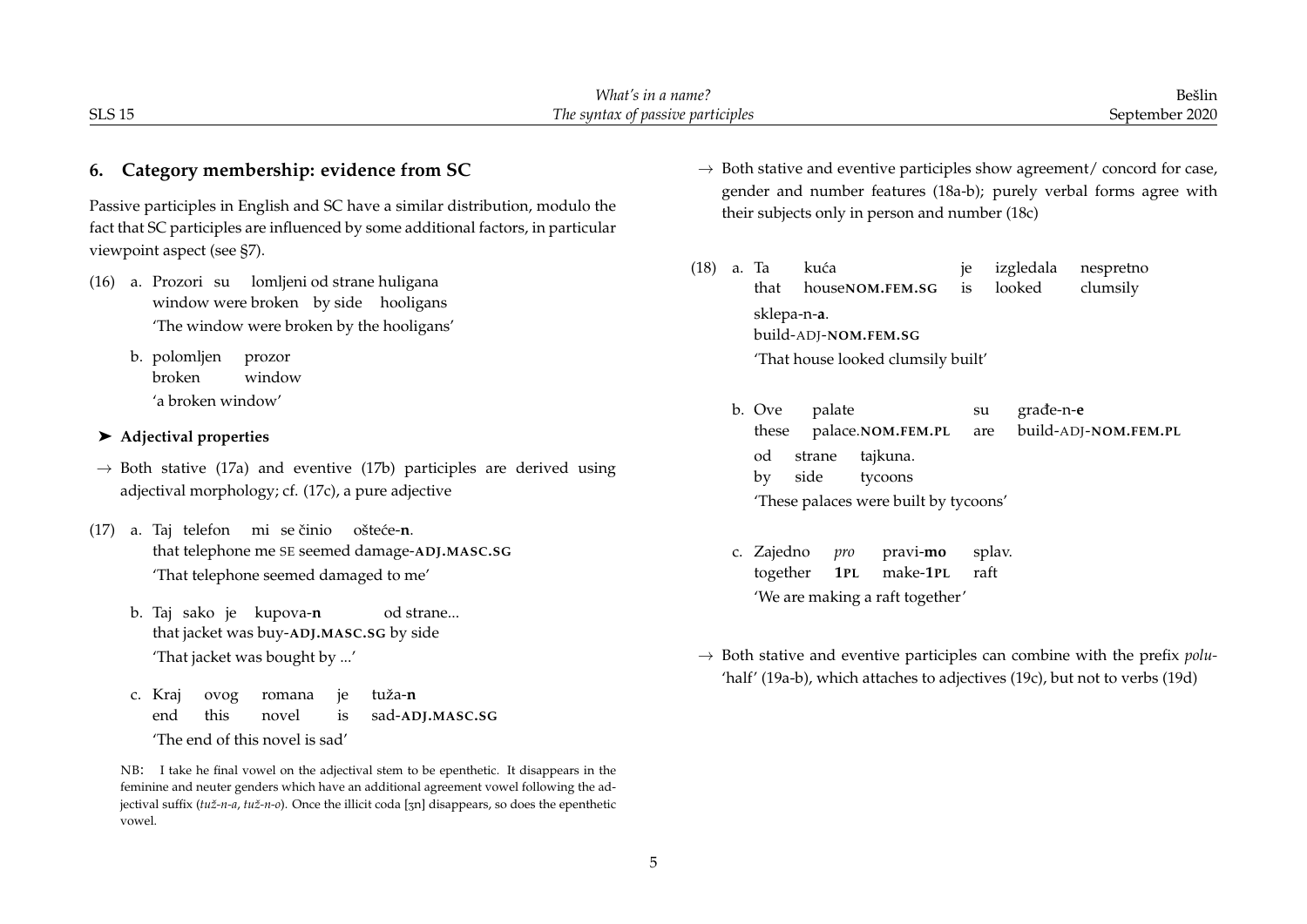|               |                                                                                                                                                                                                                                            | What's in a name?                                                                                                                                                                                                                                                                                                                    | Bešlin                                           |
|---------------|--------------------------------------------------------------------------------------------------------------------------------------------------------------------------------------------------------------------------------------------|--------------------------------------------------------------------------------------------------------------------------------------------------------------------------------------------------------------------------------------------------------------------------------------------------------------------------------------|--------------------------------------------------|
| <b>SLS 15</b> |                                                                                                                                                                                                                                            | The syntax of passive participles                                                                                                                                                                                                                                                                                                    | September 2020                                   |
| (19)<br>a.    | polusagrađena.<br>Kuća<br>činila<br>mi<br>se<br>half-built<br>house<br>seemed<br>me<br><b>SE</b><br>'The house seemed half-built to me'                                                                                                    | $\rightarrow$ The theme vowel is not sensitive to the phonological properties of the<br>word form (cf. gled-a-n, gled-a-n-a, gled-a-n-o)<br>$\rightarrow$ Slavic theme vowels have been proposed to be exponents of the verbal-                                                                                                      |                                                  |
| b.            | U tom momentu, stanari su bivali poluisterani<br>in that moment tenants are be.IMPF half-evicted<br>svojih kuća od strane<br>1Z<br>from own houses by side<br>'In that moment, the tenants were being half-evicted from their<br>homes by' | izing head, v (Svenonius 2004, Caha & Ziková 2016, Biskup 2019), be-<br>cause they attach to clearly non-verbal forms to produce verbs (e.g. crven<br>'red'/crven-i-ti 'red-V-INF') and may signal argument structure changes<br>in verbs (e.g. crven-i-ti 'make red' vs. crven-e-ti 'become red').<br>Resultative participles<br>7. |                                                  |
| C.            | bili<br>polusrećnom<br>braku.<br>Oni<br>su<br>u<br>half-happy<br>they<br>marriage<br>in<br>are<br>were<br>'They were in a half-happy marriage'                                                                                             | $\rightarrow$ Embick 2004 introduces an additional distinction in the domain of 'ad-<br>jectival' participles, that between resultative (21a) and purely stative par-<br>ticiples (21b)                                                                                                                                              |                                                  |
|               | d. *Svake<br>godine<br>polusagradi-mo<br>kuće.<br>dve<br>half-build-1PL<br>houses<br>year<br>every<br>two<br>'Every year, we half-build a house'                                                                                           | a. The door was built open/closed.<br>(21)<br>b. The package remained carefully opened/closed.                                                                                                                                                                                                                                       |                                                  |
|               | $\blacktriangleright$ Verbal properties                                                                                                                                                                                                    | $\rightarrow$ In SC, resultative ps are derived from perfective stems:                                                                                                                                                                                                                                                               |                                                  |
|               | $\rightarrow$ There is a clear correlation between the theme vowel on the infinitive,<br>and the vowel on the passive participle stem:                                                                                                     | (22) Paket je ostao<br>package is remained carefully PF-packed<br>'The package remained carefully unpacked/packed'                                                                                                                                                                                                                   | pažljivo *(ot)pakovan/ *(za)pakovan<br>PF-packed |
| (20)          | a. <i>gled-a-ti</i> 'watch'<br>gled-a-n 'watched'                                                                                                                                                                                          |                                                                                                                                                                                                                                                                                                                                      |                                                  |
|               | šut-nu-t 'kicked'<br>b. šut-nu-ti 'kick'<br>c. vol-e-ti<br>'love'<br>volj-e-n 'loved'                                                                                                                                                      | $\rightarrow$ The presence of perfective aspect on resultatives:<br>(i) provides additional evidence for verbal structure;<br>(ii) is responsible for an important difference between SC and English                                                                                                                                 |                                                  |
|               | d. uč-i-ti<br>'teach'<br>uč-e-n 'taught'                                                                                                                                                                                                   | $\rightarrow$ Unlike in English, resultative participles in SC can be modified by agen-<br>tive by-phrases:                                                                                                                                                                                                                          |                                                  |

e. *pas-*∅*-ti* 'graze' *pas-e-n* 'grazed'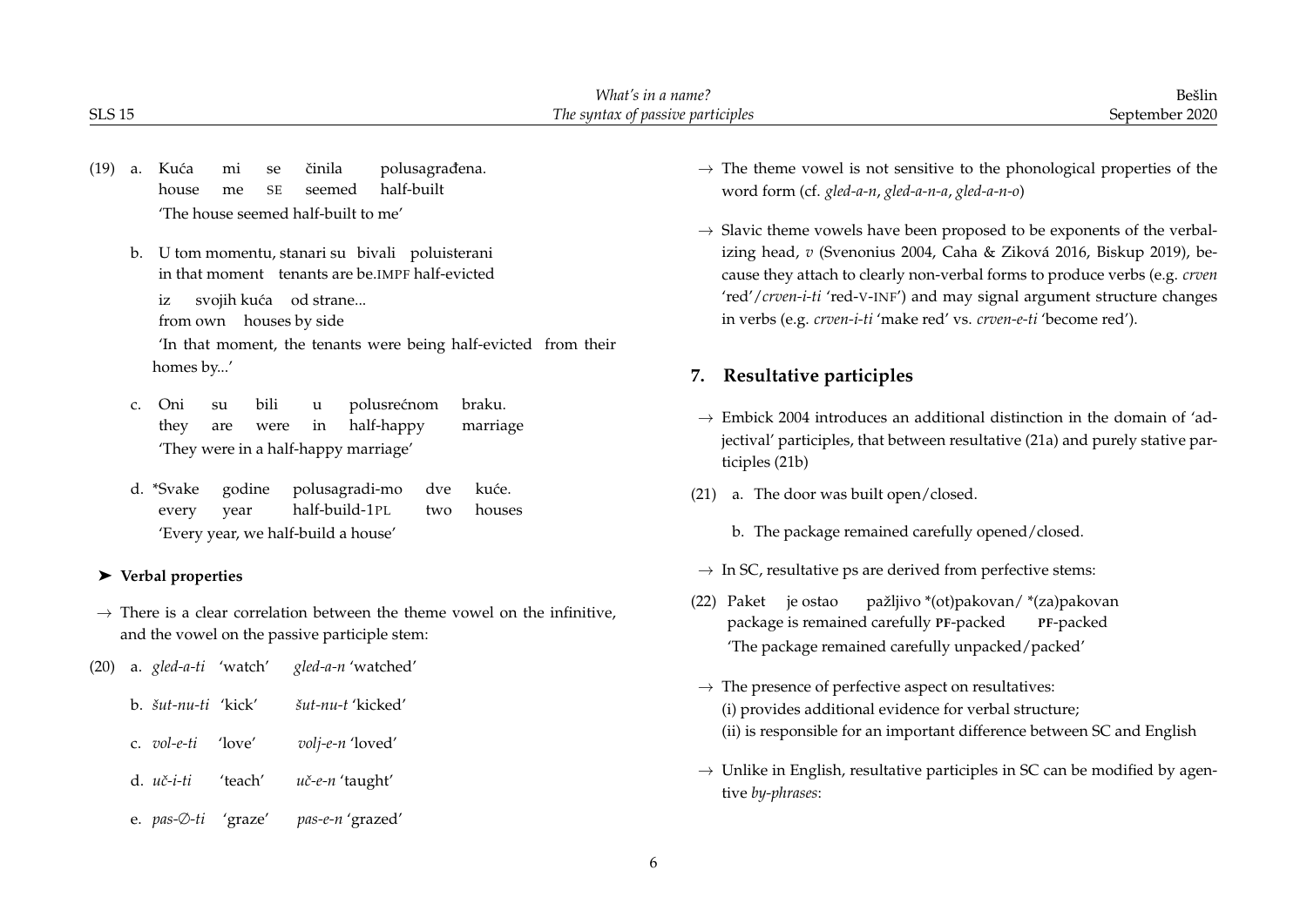| SLS 15    |         |    |           |           |                     |    |        | What's in a name?<br>The syntax of passive participles                                | Bešlin<br>September 2020 |
|-----------|---------|----|-----------|-----------|---------------------|----|--------|---------------------------------------------------------------------------------------|--------------------------|
|           |         |    |           |           |                     |    |        |                                                                                       |                          |
| $(23)$ Ta | vaza mi |    | $\sim$ se | činila    | izlomliena          | od | strane | Base imperfectives $\leftrightarrow$ syntactic aspect? But then                       |                          |
| that      | vase    | me |           | SE seemed | PERF <b>-broken</b> | hv | side   | $\bullet$ The analysis in ACS 2014 still cannot account for the general incompatibil- |                          |

nestašnih patuljaka.

mischievous dwarfs

'That vase seemed broken by the mischievous dwarfs'

 $\rightarrow$  Alexiadou et al. (2014) note this for Greek and German

**A summary of AGS 2014:** Events enter the derivation as predicates of event kinds, and get instantiated when they are embedded under further functional structure, e.g. tense/aspect.

✴In German (and English) adjectival participles are not directly embedded under tense/aspect  $\rightarrow$  the event remains in the kind domain  $\rightarrow$  naming event participants is impossible

✴ In Greek (and SC) the additional aspectual structure instantiates the event  $\rightarrow$  naming the agent of the event is possible

# → **3 problems:**

- Encoding aspect is not a sufficient condition for verbs to be compatible with *by*-phrases in stative contexts, or even with stative contexts as such  $(24)$ ; perfective aspect is needed.<sup>2</sup>
- (24) \*Ta that vaza vase mi me se SE činila seemed lomljena broken.IMPF (od (by strane side nestašnih mischievous patuljaka). dwarfs)

'That vase seemed broken (by the mischievous dwarfs)'

- $\cdot$  analysis in AGS 2014 still cannot account for the general incompatibil ity of imperfectives with stative contexts;
- How is the event instantiated with eventive participles, which are also deverbal adjectives?;
- Secondary imperfectives are also bad:
- $(25)$  \*Ova this kupola dome mi me se SE ˇcinila seemed o-slik-a-va-n-a PERF-paint-V-IMPF-ADJ-FEM.SG (od by strane...) side *lit.* 'This dome seemed to me painted (by...)'
- Comparing (23) with (24) and (25), it is clear that the availability of the stative reading on SC participles in general is dependent on the presence of perfective aspect.
- A salient property of perfective viewpoint is that it includes in its denotation the final endpoint of a situation (Smith 1991), whereas the imperfective does not.
- Since there is no endpoint, there can be no resulting state, i.e. no state for the resultative participle to refer to.
- If this prerequisite of perfectivity is satisfied, both agentive *by-*phrases and event-related modifiers are possible without any effect on the stative interpretation.

<sup>2</sup>Or the *perfect*, as in Greek.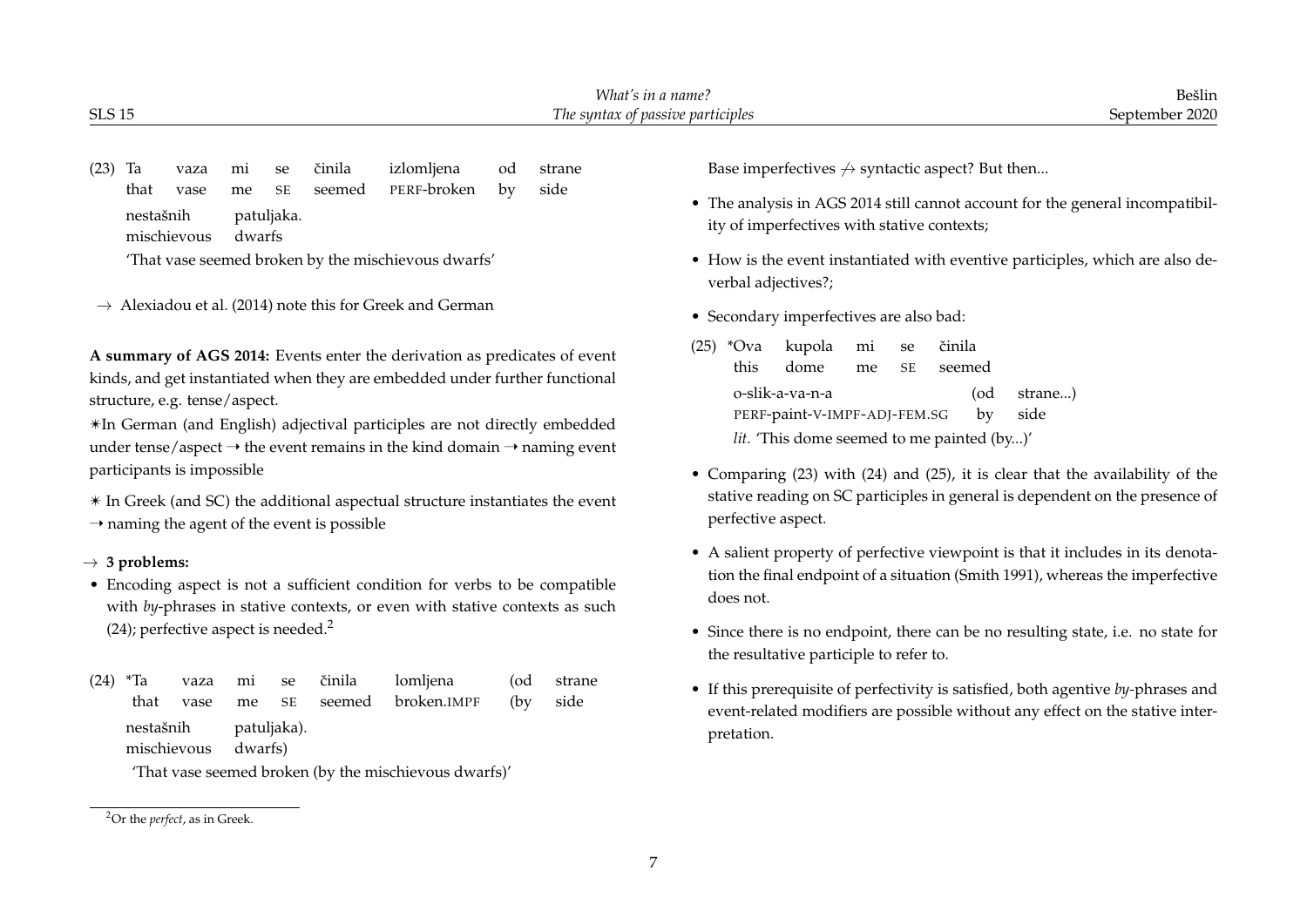|               | <b>TATL</b><br>name<br>ın<br>. vnat | $\sim$ 1 $\cdot$<br>n.<br>Beslir<br>$\begin{array}{c} \multicolumn{3}{c} {\begin{array}{c} \multicolumn{3}{c} {\color{black}} \multicolumn{3}{c} {\color{black}} \multicolumn{3}{c} {\color{black}} \multicolumn{3}{c} {\color{black}} \multicolumn{3}{c} {\color{black}} \multicolumn{3}{c} {\color{black}} \multicolumn{3}{c} {\color{black}} \multicolumn{3}{c} {\color{black}} \multicolumn{3}{c} {\color{black}} \multicolumn{3}{c} {\color{black}} \multicolumn{3}{c} {\color{black}} \multicolumn{3}{c} {\color{black}} \multicolumn{3}{c} {\color{black}} \multicolumn{3}{c} {\color{black}} \$ |
|---------------|-------------------------------------|---------------------------------------------------------------------------------------------------------------------------------------------------------------------------------------------------------------------------------------------------------------------------------------------------------------------------------------------------------------------------------------------------------------------------------------------------------------------------------------------------------------------------------------------------------------------------------------------------------|
| <b>SLS 15</b> | :wwles<br>ı ne<br>sunta<br>nassız   | ∩ר∩ר<br>emr                                                                                                                                                                                                                                                                                                                                                                                                                                                                                                                                                                                             |
|               |                                     |                                                                                                                                                                                                                                                                                                                                                                                                                                                                                                                                                                                                         |

# **8. Conclusions and open questions**

- The characteristics of passive participles in a number of IE languages can be accommodated if we treat them as adjectives which embed varying amounts of verbal structure
- In languages that encode viewpoint aspect on the verb stem (SC, Greek), a prerequisite for resultatives is perfectivity
- In languages that do not, resultative participles lack the VoiceP layer which introduces the external argument
- Differences between lexical and superlexical prefixes?
- Slavic lexical prefixes  $\neq$  German resultative particles? (Svenonius 2004)
- Why should the addition of VoiceP in English force an eventive interpretation? (Kratzer 1996)

### **References**

- Alexiadou, Artemis. 2001. *Functional structure in nominals: Nominalization and ergativity*. Amsterdam: John Benjamins.
- Alexiadou, Artemis & Elena Anagnostopoulou. 2008. Structuring participles. In C. Chang & H. Haynie (eds.), *Proceedings of the 26th West Coast Conference on Formal Linguistics*, 33–41. Somerville, MA: Cascadilla Proceedings Project.
- Alexiadou, Artemis, Berit Gehrke & Florian Schäfer. 2014. The argument structure of adjectival participles revisited. *Lingua* 149. 118–138.
- Baker, Mark. 1985. The mirror principle and morphosyntactic explanation. *Linguistic inquiry* 16(3). 373–415.
- Baker, Mark. 1988. *Incorporation: A theory of grammatical function changing*. Chicago: University of Chicago Press.
- Biskup, Petr. 2019. *Prepositions, case and verbal prefixes: The case of Slavic*. Amsterdam: John Benjamins.
- Bruening, Benjamin. 2014. Word formation is syntactic: Adjectival passives in English. *Natural Language & Linguistic Theory* 32(2). 363–422.
- Bruening, Benjamin. 2018. The lexicalist hypothesis: Both wrong and superfluous. *Language* 94(1). 1–42.
- Caha, Pavel & Markéta Ziková. 2016. Vowel length as evidence for a distinction between free and bound prefixes in Czech. *Acta Linguistica Hungarica* 63(3). 331–377.
- Embick, David. 2004. On the structure of resultative participles in English. *Linguistic Inquiry* 35(3). 355–392.
- Emonds, Joseph. 2006. Adjectival passives: The construction in the iron mask. In H. van Riemsdijk M. Everaert & B. Hollebrandse (eds.), *The Blackwell Companion to Syntax*, 16–60. Malden, MA: Blackwell.
- Freidin, Robert. 1975. The analysis of passives. *Language* 384–405.
- Gehrke, Berit & Nino Grillo. 2009. How to become passive. In K. Grohmann (ed.), *Explorations of Phase Theory: Features, Arguments, and Interpretation at the Interfaces*, 231–268. Berlin: De Gruyter Mouton.
- Gehrke, Berit & Cristina Marco. 2014. Different by-phrases with adjectival and verbal passives: Evidence from Spanish corpus data. *Lingua* 149. 188–214.
- Halle, Morris & Alec Marantz. 1993. Distributed morphology and the pieces of inflection. In K. Hale & S. J. Keyser (eds.), *The view from building 20*, 111–176. Cambridge:MA: MIT Press.
- Halle, Morris & Alec Marantz. 1994. Some key features of Distributed Morphology. *MIT working papers in linguistics* 21. 275–288.
- Harley, Heidi. 2014. On the identity of roots. *Theoretical linguistics* 40(3-4). 225–276.
- Harley, Heidi & Rolf Noyer. 1999. Distributed morphology. *Glot international* 4(4). 3–9.
- Horvath, Julia & Tal Siloni. 2008. Active lexicon: Adjectival and verbal passives. In G. Danon S. Armon-Lotem & S. Rothstein (eds.), *Current issues in generative Hebrew linguistics*, 105–134. Amsterdam: John Benjamins.
- Kratzer, Angelika. 1996. Severing the external argument from its verb. In J. Rooryk & L. Zaring (eds.), *Phrase structure and the lexicon*, 109–137. Dordrecht: Kluwer.
- Kratzer, Angelika. 2000. Building Statives. In L. J. Conathan et al. (ed.), *Proceedings of the Twenty-Sixth Annual Meeting of the Berkeley Linguistics Society*, 385–399.
- Levin, Beth & Malka Rappaport. 1986. The formation of adjectival passives. *Linguistic inquiry* 17. 623–661.
- Lieber, Rochelle. 1992. *Deconstructing morphology: Word formation in syntactic theory*. Chicago: University of Chicago Press.
- Lundquist, Björn. 2013. The Category of Participles. In I. Roy G. Iordachioaia & K. Takamine (eds.), *Categorization and category change*, 11–32. Newcastle: Cambridge Scholars Publishing.
- Marantz, Alec. 1997. No escape from syntax: Don't try morphological analysis in the privacy of your own lexicon. *University of Pennsylvania working papers in linguistics* 4(2). 201–225.